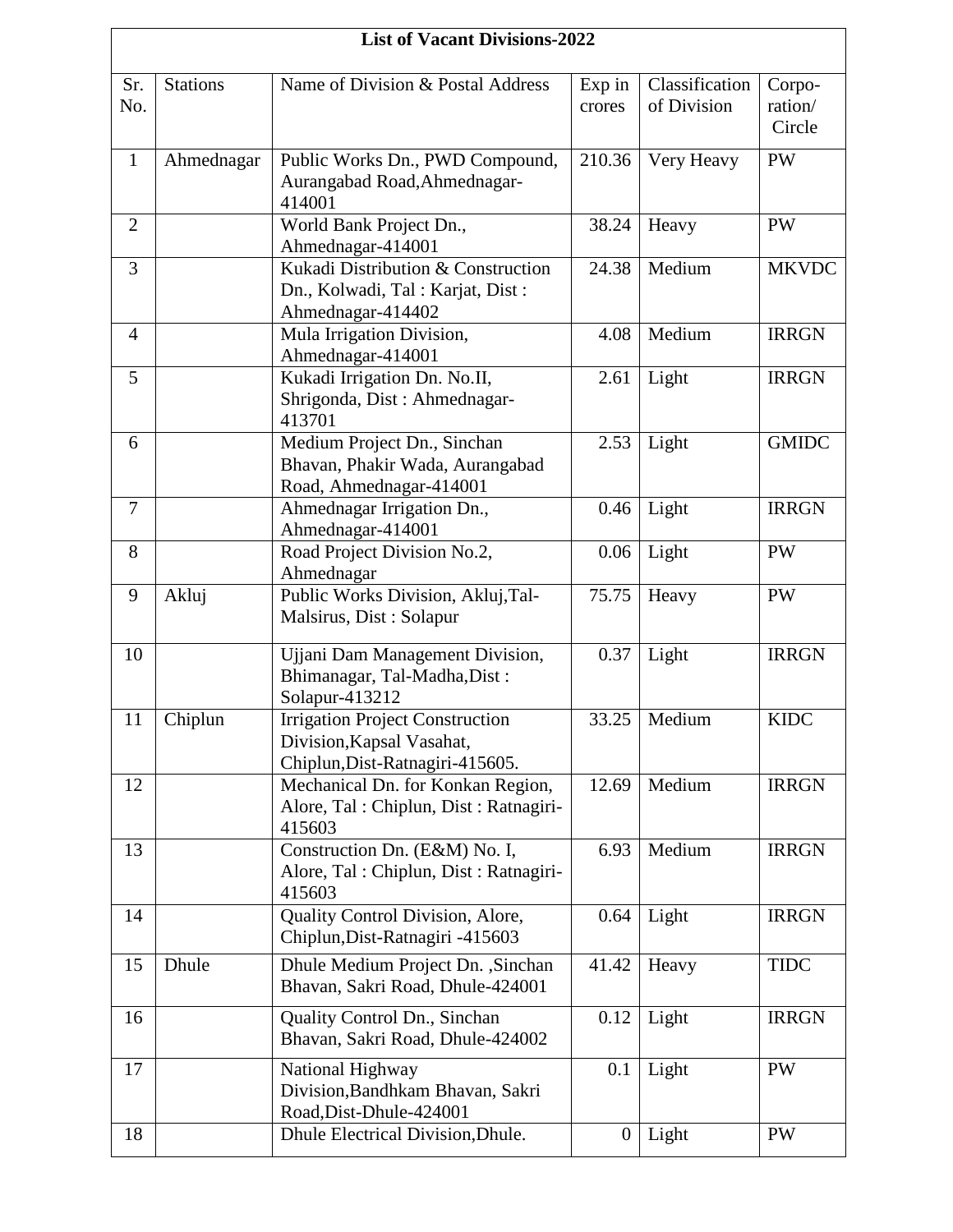| 19 | Jalgaon     | Girna Irrigation Dn., Girna<br>Bhavan, Opp Zilladhikari<br>Office, Aakashwani Chowk, DistPeth,<br>Jalgaon-425001     | 973.98 | Very Heavy | <b>IRRGN</b> |
|----|-------------|----------------------------------------------------------------------------------------------------------------------|--------|------------|--------------|
| 20 |             | Lift Irrigation Construction Division,<br>Mahabal Road, Opp.Telephone<br>office, Jalgaon-425001                      | 83.78  | Heavy      | <b>IRRGN</b> |
| 21 |             | Public Works Division No.2, Jalgaon                                                                                  | 82.73  | Heavy      | <b>PW</b>    |
| 22 |             | Lower Tapi Project Dn., Krushi<br>Utpnna Bazar Samiti, TMC Bldg, 1st<br>Floor, Tal-Amalner, Dist: Jalgaon-<br>425401 | 52.55  | Heavy      | <b>TIDC</b>  |
| 23 |             | Soil and Water Conservation<br>Division, Jalgaon                                                                     | 19.9   | Medium     | <b>IRRGN</b> |
| 24 |             | Tapi Hydro Electrical and Lift<br>Irrigation Dn., Behind Janata Raja<br>Geam, Mahabal Road, Dist-Jalgaon-<br>425002  | 0.01   | Light      | <b>IRRGN</b> |
| 25 | Kolad       | Raigad Irrigation Dn., Kolad, Tal:<br>Roha, Dist: Raigad 402304                                                      | 1.27   | Light      | <b>IRRGN</b> |
| 26 | Kolhapur    | Public Works Dn., Kolhapur-416003                                                                                    | 212.15 | Very Heavy | <b>PW</b>    |
| 27 |             | Mechanical Dn., Sinchan<br>Bhavan, Tarabai Park, Kolhapur-<br>416003                                                 | 16.14  | Medium     | <b>IRRGN</b> |
| 28 |             | Kolhapur Irrigation Dn. (North),<br>Sinchan Bhavan, Tarabai Park,<br>Kolhapur-416003                                 | 0.69   | Light      | <b>IRRGN</b> |
| 29 |             | National Highway Division,<br>Bhandhkam Bhavan, Tarabai<br>Park, Near Head Post<br>Office, Kolhapur-416003           | 0.49   | Light      | <b>PW</b>    |
| 30 |             | Kolhapur Irrigation Division (South)<br>, Sinchan Bhavan, Tarabai Park,<br>Kolhapur-416003.                          | 0.17   | Light      | <b>MKVDC</b> |
| 31 |             | Dudhganga Canal Dn. No.I, Warna<br>Bhavan, Tarabai Park, Kolhapur-<br>416003                                         | 0.09   | Light      | <b>MKVDC</b> |
| 32 | Koyananagar | Construction Dn. (E&M) No. III,<br>Koyananagar, Tal: Patan, Dist:<br>Satara-415207                                   | 16.39  | Medium     | <b>IRRGN</b> |
| 33 |             | Koyana Irrigation<br>Division, Koyananagar, Tal: Patan,<br>Dist: Satara-415207                                       | 6.65   | Medium     | <b>IRRGN</b> |
| 34 |             | Koyana Construction Dn. No.I,<br>Koyananagar, Tal: Patan, Dist:<br>Satara-415207                                     | 1.67   | Light      | <b>IRRGN</b> |
| 35 | Mahad       | Road Project Division, Mahad, Dist-<br>Raigad-402301.                                                                | 6.08   | Medium     | <b>PW</b>    |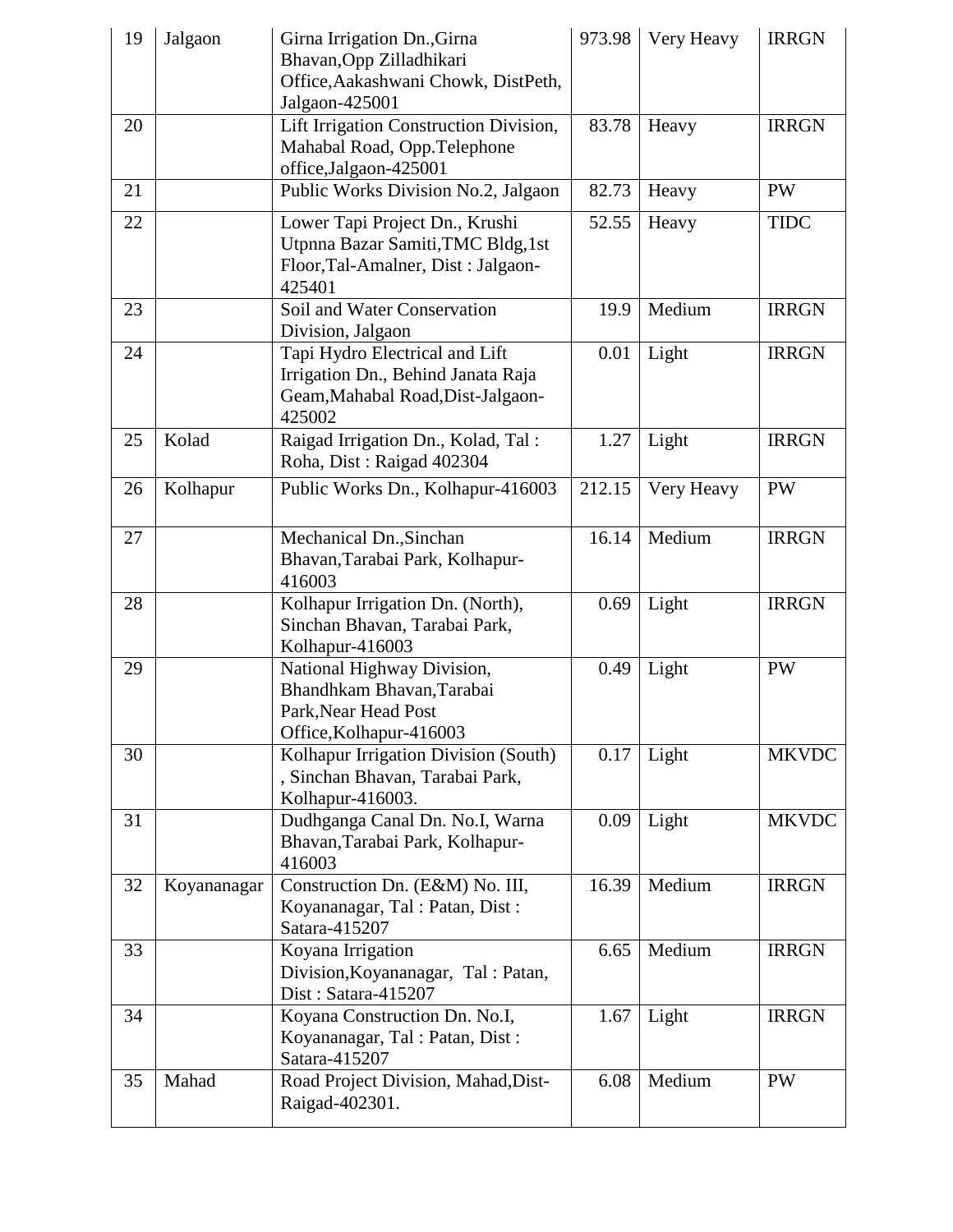| 36 | Malegaon  | Malegaon Irrigation Dn., Near Vidya<br>nagar, Malegaon Camp, Malegaon,<br>Dist: Nasik-423105                                       | 0.9              | Light      | <b>IRRGN</b> |
|----|-----------|------------------------------------------------------------------------------------------------------------------------------------|------------------|------------|--------------|
| 37 | Mumbai    | Mumbai Road Development &<br>Design Division No.1, A-1 Building-<br>201, 202, 2ndFloor, Wadala<br>(E), Mumbai-400037               | 450.85           | Very Heavy | PW           |
| 38 |           | Central Mumbai P.W. Dn, Behind<br>Jambori Maidan, Near Poddar<br>Hospital, Ganpat Jadhav Marg, Worli,<br>Mumbai -4000 18           | 136.18           | Heavy      | PW           |
| 39 |           | <b>Public Works Special Project</b><br>Division, Aarrey Milk Colony,<br>Goregaon, Mumbai-400065                                    | 18.06            | Medium     | <b>PW</b>    |
| 40 |           | Road Development Division No. IV<br>,Admn Bldg,3rd floor, D.N.Road,Nr.<br>Bhavan's College, Andheri (west),<br>Mumbai -4000 58     | 11.6             | Medium     | <b>PW</b>    |
| 41 |           | Project Electrical, Public Works<br>Division, Bandhkam Bhavan, 5th Fl,<br>25, Marzban Road, Fort, Mumbai-<br>400001                | 4.5              | Medium     | PW           |
| 42 |           | Director, Parks & Gardens Division,<br>Bandhakam Bhavan, 2nd Floor, 25,<br>Marzaban Road, Fort, Mumbai-<br>400001.                 | 3.57             | Medium     | PW           |
| 43 |           | <b>Public Works Special Project</b><br>Division, New Admn Bldg., 1st Floor,<br>PW Compound, R C Marg,<br>Chembur, Mumbai -400071   | 0.68             | Light      | PW           |
| 44 |           | Chatrapati Shivaji Maharaj Smarak<br>Project Dn, Cuffe Parade,<br>Colaba, G.D. Somani Marg, Near<br>Jhulelal Temple, Mumbai-400005 | 0.66             | Light      | <b>PW</b>    |
| 45 |           | Training School for L.G.C.S., Sawali<br><b>Bldg Compound, Ganpat Jadhav</b><br>Marg, Worli, Mumbai - 400018                        | $\boldsymbol{0}$ | Light      | PW           |
| 46 |           | Maharashtra Meritime<br>Board, 14, Ramjibai Kamani<br>Marg, Ballard Estate, Mumbai -<br>400001                                     | $\boldsymbol{0}$ | Light      | PW           |
| 47 |           | II nd Post of Presidency Division,<br>PWD, Bandhkam Bhavan, IInd flr,25<br>Marzban Rd, Fort, Mum -400 001                          | $\boldsymbol{0}$ | Light      | PW           |
| 48 |           | II nd Post of North Mumbai P.W.<br>Division, Near Bhavans College,<br>Andheri (West), Mumbai - 58                                  | $\boldsymbol{0}$ | Light      | PW           |
| 49 | Nandurbar | Narmada Development Dn.,<br>Nandurbar-425412                                                                                       | 84.11            | Heavy      | <b>IRRGN</b> |
| 50 |           | Mechanical Division, Khodaimata<br>Road, At-Narmada Vasahat, Dist-<br>Nandurbar-425412                                             | 6.35             | Medium     | <b>IRRGN</b> |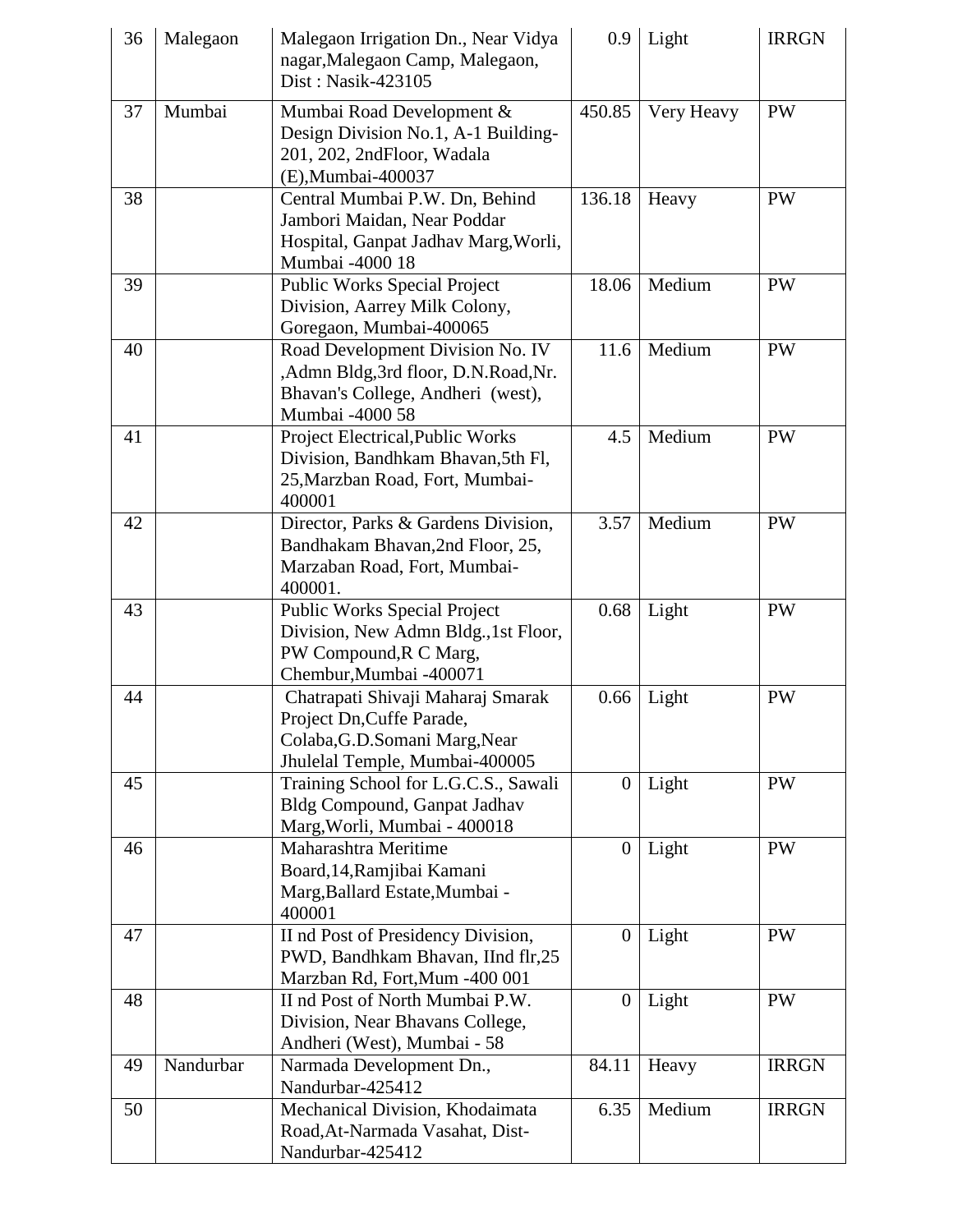| 51 | <b>Nasik</b> | National Highway Dn., Trimbak<br>Road, Nasik 2                                                                     | 2.15           | Light      | <b>PW</b>    |
|----|--------------|--------------------------------------------------------------------------------------------------------------------|----------------|------------|--------------|
| 52 |              | Irrigation Research Dn., Single<br>Transit Quarters, B-2 bldg, MERI<br>Colony, Dindori Road, Nasik -4              | 1.57           | Light      | <b>IRRGN</b> |
| 53 |              | Palkhed Irrigation Dn., Near<br>Collector Bunglow, Trimbak Road,<br>Nasik-2                                        | 0.54           | Light      | <b>IRRGN</b> |
| 54 |              | Minor Irrigation Dn., Sinchan<br>Bhavan, Trimbak Road, Nasik-<br>422212                                            | 0.1            | Light      | <b>GMIDC</b> |
| 55 |              | <b>Instrumentation Research</b><br>Division, Dindori Road, Panchvati,<br>Nasik-422004                              | $\overline{0}$ | Light      | <b>IRRGN</b> |
| 56 |              | Resources Engineering Centre,<br>Dindori Road, Nasik-422004                                                        | $\overline{0}$ | Light      | <b>IRRGN</b> |
| 57 | Palghar      | <b>Palghar Irrigation Project</b><br><b>Construction Division,</b><br>Suryanagar, Tal-Dahanu, Dist-Palghar         | 18.83          | Medium     | <b>IRRGN</b> |
| 58 | Pandharpur   | Minor Irrigation Dn.No.1, Ujjani<br>Colony, Chandrabhaganagar,<br>Pandharpur, Ahmednagar H.Q at<br>Solapur-413304  | 77.94          | Heavy      | <b>IRRGN</b> |
| 59 |              | Ujjani Canal Dn. No IX,<br>Mangalwedha, Dist: Solapur-413305                                                       | 48.65          | Heavy      | <b>MKVDC</b> |
| 60 |              | Bhima Irrigation Dn., Pandharpur,<br>Dist: Solapur                                                                 | 4.62           | Medium     | <b>IRRGN</b> |
| 61 | Pune         | Khadakwasala Irrigation Dn.,<br>Sinchan Bhavan, Mangalwar Peth,<br>Pune - 11                                       | 2165.6         | Very Heavy | <b>IRRGN</b> |
| 62 |              | Soil and Water Conservation Dn,<br>Bunglow No.3, Behind Yerwada<br>Post Office, Pune - 411006                      | 11.96          | Medium     | <b>IRRGN</b> |
| 63 |              | Quality Control Dn., Gunwatta<br>Bhavan, Bunglow No.2, Yerwada Jail<br>Road, Pune -411006                          | 2.31           | Light      | <b>IRRGN</b> |
| 64 |              | National Highway Dn., 1st<br>Floor, Bandhkam Bhavan, Opp. Sagar<br>Plaza, Camp, Pune-411001                        | 1.71           | Light      | <b>PW</b>    |
| 65 |              | Kukadi Irrigation Project I,<br>Narayangaon, Tal: Junnar, Dist:<br>Pune-410504                                     | 1.04           | Light      | <b>IRRGN</b> |
| 66 |              | Koyana Design Dn. No. IV,<br>Jalsampathi Bhavan, Near Karve<br>Statue, Kothrud, Pune-411038                        | 0.8            | Light      | <b>IRRGN</b> |
| 67 |              | Hydrology Project Dn., G Barrack,<br>Central Building, Pune-411001                                                 | 0.71           | Light      | <b>IRRGN</b> |
| 68 |              | Chasakman Irrigation Dn., New<br>Administrative Building, 10<br>Bandgarden Road, Opp. Council<br>Hall, Pune-411001 | 0.22           | Light      | <b>MKVDC</b> |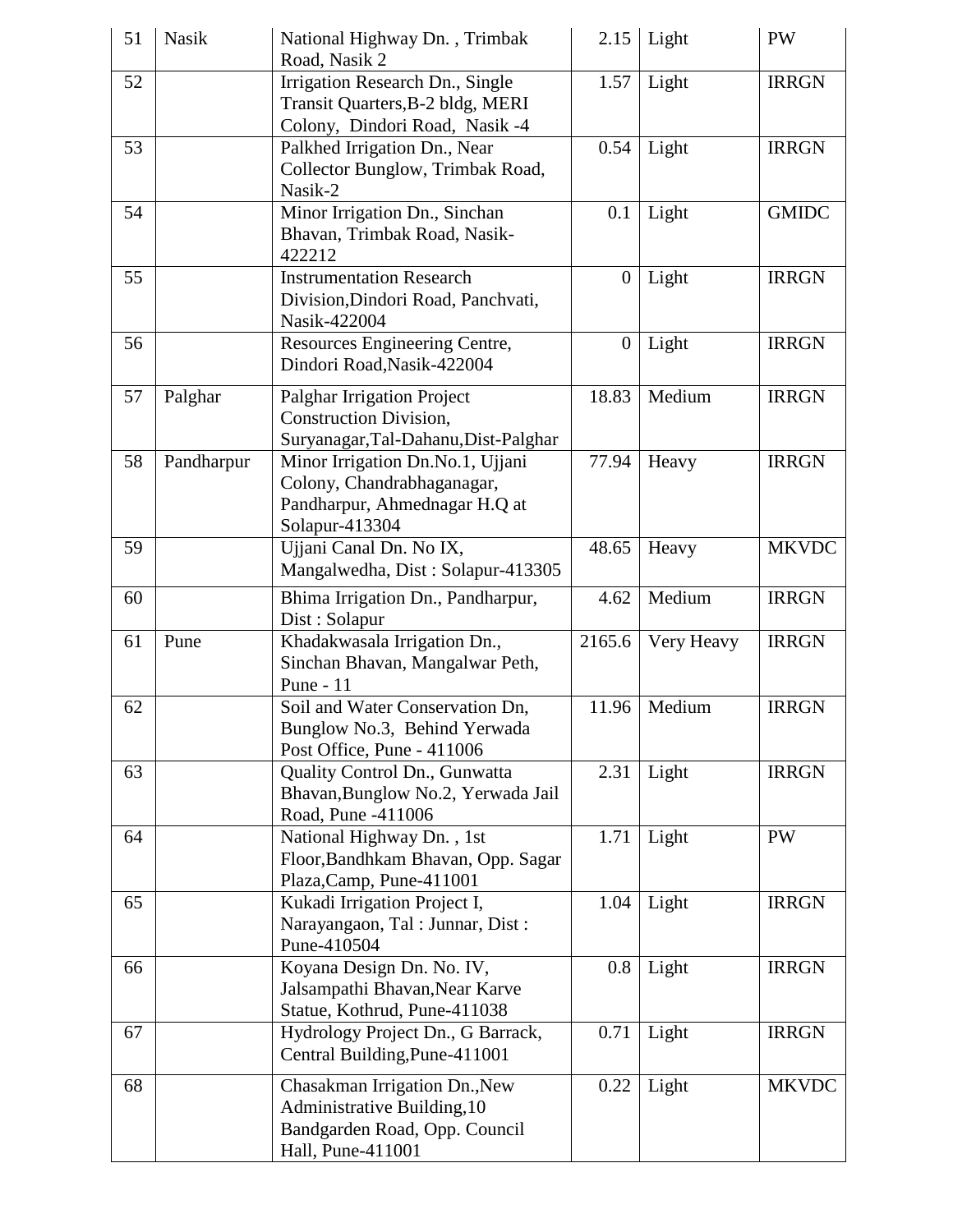| 69 |           | Irrigation Project Investigation Dn.,<br>Bhima Upkhore, Sinchan Bhavan,<br>Pune - 11                           | 0.2              | Light  | <b>IRRGN</b> |
|----|-----------|----------------------------------------------------------------------------------------------------------------|------------------|--------|--------------|
| 70 |           | Lift Irrigation Management Dn.,<br>Swargate, Pune -37                                                          | 0.16             | Light  | <b>IRRGN</b> |
| 71 |           | <b>Hydro Electrical Division</b><br>No.2, Jalsampatti Bhavan, Near Karve<br>Statue, Kothrud, Pune-411038       | 0.1              | Light  | <b>IRRGN</b> |
| 72 |           | Road Project Division No.1, Arsnal<br>Plot, Opp. Hotel Sagar Plaza,<br>Camp, Pune-411001                       | 0.1              | Light  | PW           |
| 73 |           | <b>Implementation Wing (Town</b><br>Planning), Govt. Bunglow,<br>Shastrinagar, Yerwada, Pune -41100<br>6       | $\boldsymbol{0}$ | Light  | <b>PW</b>    |
| 74 |           | Training Class for L.G.C.S., Opp.<br>Sagar Plaza Campus, Pune-1                                                | $\overline{0}$   | Light  | <b>PW</b>    |
| 75 |           | Irrigation Improvement Dn (L.S.),<br>Yerwada ,Jail Road, Pune -411006                                          | $\overline{0}$   | Light  | <b>IRRGN</b> |
| 76 |           | II nd Post of Pune Public Works Dn.,<br>Central Building, Pune -1                                              | $\boldsymbol{0}$ | Light  | <b>PW</b>    |
| 77 | Raigad    | Public Works Dn., Alibag, Dist:<br>Raigad-402201                                                               | 74.93            | Heavy  | PW           |
| 78 |           | Hetwane Medium Project Dn.,<br>Kamarli, Tal: Pen, Dist: Raigad.                                                | 48.68            | Heavy  | <b>KIDC</b>  |
| 79 |           | Raigad Electrical, Public Works<br>Division, Raigad.                                                           | $\boldsymbol{0}$ | Light  | <b>PW</b>    |
| 80 | Ratnagiri | Irrigation Project Construction Dn.,<br>Kuwarbav, Ratnagiri-415639                                             | 85.29            | Heavy  | <b>KIDC</b>  |
| 81 |           | Soil and Water Conservation<br>Division, Sinchan Bhavan,<br>Kuwarbaw, Dist-Ratnagiri-415639                    | 12.95            | Medium | <b>IRRGN</b> |
| 82 |           | Ratnagiri Irrigation (South)<br>Dn., Kuwarbav, Ratnagiri                                                       | 1.57             | Light  | <b>IRRGN</b> |
| 83 |           | South Kharland Development Dn.,<br>Kuwarbav, Ratnagiri-415612                                                  | 1.43             | Light  | <b>IRRGN</b> |
| 84 |           | Road Project Division, Near<br>Jaystambh, Bandhkam Bhavan,<br>Ratnagiri-415612                                 | 0.02             | Light  | <b>PW</b>    |
| 85 | Sangamner | Minor Irrigation Dn. No. II,<br>Sangamner Nashik Road,<br>Ghulewadi, Tal-Sangamner, Dist:<br>Ahmednagar-422605 | 24.12            | Medium | <b>GMIDC</b> |
| 86 | Sangli    | Minor Irrigation Dn., Warnali,<br>Vishrambag, Sangli                                                           | 44.65            | Heavy  | <b>MKVDC</b> |
| 87 |           | Tembhu Lift Irrigation Project<br>Divisional Unit No.I, Warnali,<br>Vishrambaug, Sangli                        | 42.96            | Heavy  | <b>MKVDC</b> |
| 88 |           | Soil and Water Conservation<br>Division, Warnali,<br>Vishrambag, Sangli-416415                                 | 23.38            | Medium | <b>IRRGN</b> |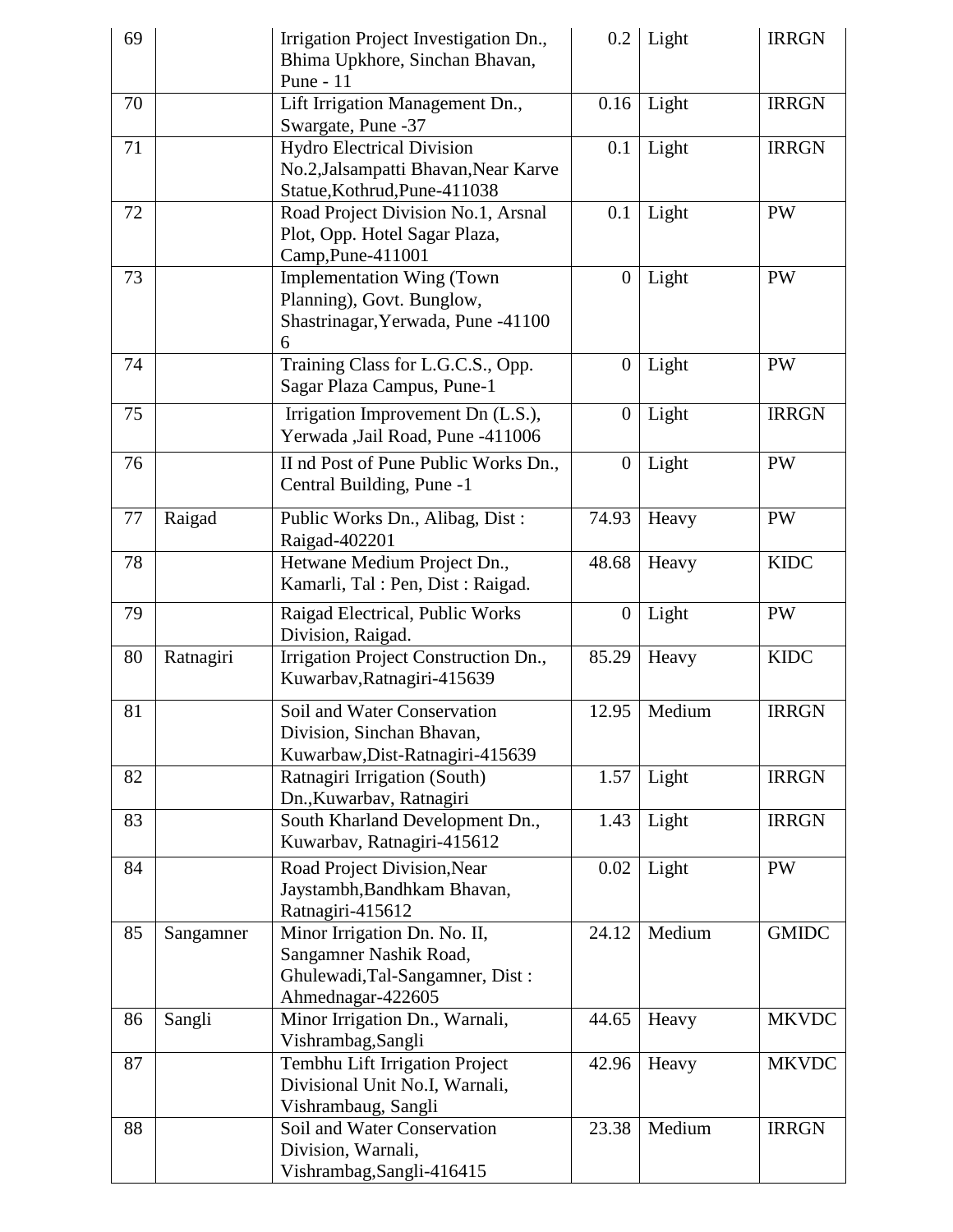| 89  |            | Takari Mechanical & Electrical<br>Dn., Warnali, Vishrambag, Sangli-<br>416415                  | 0.12             | Light         | <b>MKVDC</b> |
|-----|------------|------------------------------------------------------------------------------------------------|------------------|---------------|--------------|
| 90  |            | Takari Mhaisal Lift Irrigation<br>Maintenance Division, Warnali<br>Vishrambag, Sangli-416415   | 0.05             | Light         | <b>MKVDC</b> |
| 91  |            | Road Project Division, Opp. aapta<br>Police Chowki, Near Govt<br>Godown, Sangli-416416         | 0.04             | Light         | PW           |
| 92  |            | Takari Electrical (E&M)Division,<br>Sinchan Bhavan, Sangli                                     | 0.03             | Light         | <b>MKVDC</b> |
| 93  | Satara     | Dhom Balakwadi Project Dn., Wai,<br>Dist: Satara-412803                                        | 119.98           | Heavy         | <b>MKVDC</b> |
| 94  |            | Minor Irrigation Dn., Sinchan<br>Bhavan, Satara-415001                                         | 59.93            | Heavy         | <b>MKVDC</b> |
| 95  |            | Jihe Kathapur Lift Irrigation<br>Division, Krishnanagar, Satara-<br>415003                     | 42.04            | Heavy         | <b>MKVDC</b> |
| 96  |            | Dhom Canal Dn. No.II, Sinchan<br>Bhavan, Krishna Nagar, Satara-<br>415003                      | 7.06             | Medium        | <b>MKVDC</b> |
| 97  |            | Satara Irrigation Dn., Sinchan<br>Bhavan, Krishnagar, Satara-415003                            | 0.49             | Light         | <b>IRRGN</b> |
| 98  |            | Krishna Irrigation Dn., Sinchan<br>Bhavan, Krishnagar, Satara-415003                           | 0.36             | Light         | <b>IRRGN</b> |
| 99  | Sawantwadi | <b>Sindhudurg Irrigation Project</b><br>Construction Division, Charathe,<br>Sawantwadi.        | 2.46             | Light         | <b>KIDC</b>  |
| 100 | Sindhudurg | Minor Irrigation Dn., Kudal At:<br>Oros, Dist: Sindhudurg-416520                               | 40.25            | Heavy         | <b>KIDC</b>  |
| 101 |            | Sindhudurg Harbour Engineering<br>Dn., Kudal , Sindhudurgnagari, Dist:<br>Sindhudurg           |                  | 5.33   Medium | PW           |
| 102 |            | Sindhudurg Kharland Development<br>Division, Sindhudurgnagari,<br>Sindhudurg.                  | 2.87             | Light         | <b>IRRGN</b> |
| 103 |            | Sindhudurg Irrigation Dn.,<br>Ambadpal, Kudal, Dist: Sindhudurg                                | 0.02             | Light         | <b>KIDC</b>  |
| 104 | Solapur    | Soil and Water Conservation<br>Division, Ujjani Nagar, Solapur<br>413003                       | 49.47            | Heavy         | <b>IRRGN</b> |
| 105 |            | Solapur Irrigation Dn., Opp. Solapur<br>Club, Soalpur-3                                        | 1.28             | Light         | <b>IRRGN</b> |
| 106 |            | Bhima Development Dn. No. II, Near<br>Vikrikar Bhavan, Hotgi<br>Naka, Solapur-3                | 0.84             | Light         | <b>IRRGN</b> |
| 107 |            | Solapur Electrical, Public Works<br>Division, Solapur                                          | $\boldsymbol{0}$ | Light         | PW           |
| 108 | Thane      | Kharland Development Dn. Opp.<br>Telephone Exchange, Old Mumbai-<br>Pune Highway, Kalwa, Thane | 899.25           | Very Heavy    | <b>IRRGN</b> |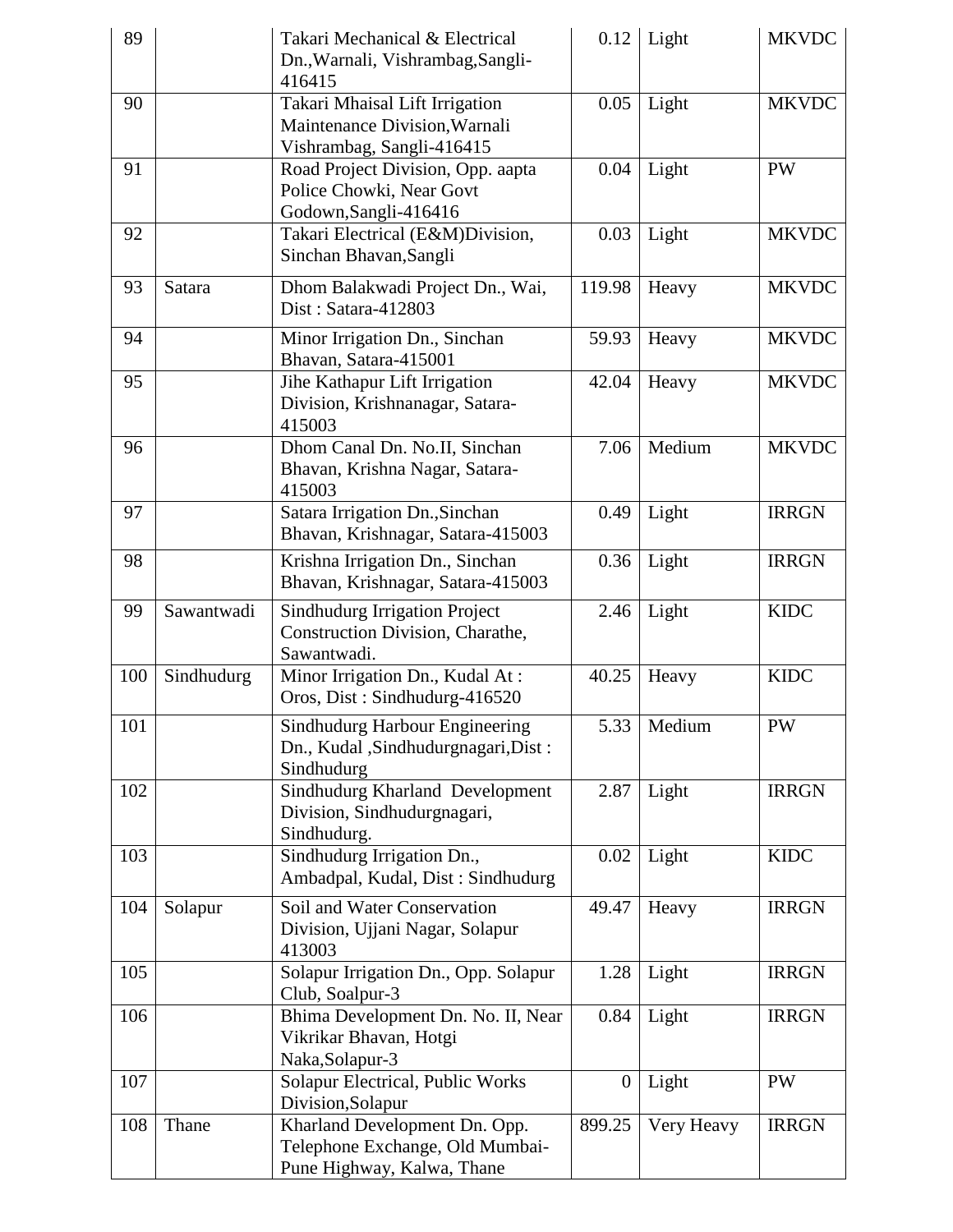| 109 | Soil and Water Conservation<br>Division, Kada Vasahat, Opp.<br>Sahakar Vidyalay , Old Bombay Pune<br>Road, Kalwa, Thane -400605       | 32.38 | Medium | <b>IRRGN</b> |
|-----|---------------------------------------------------------------------------------------------------------------------------------------|-------|--------|--------------|
| 110 | Mechanical Stores & Development<br>Dn., Mumbai-Pune Highway Road,<br>Opp. Vidya Mandir, Kalwa, Thane                                  | 6.66  | Medium | <b>IRRGN</b> |
| 111 | National Highway Division, PWD<br>Compound, Station Road, Thane<br>(West)                                                             | 5.91  | Medium | <b>PW</b>    |
| 112 | <b>Ghatghar Hydro Electrical Divisional</b><br>Unit No. III, Old Mumbai Pune<br>Highway, Opp.Near Sahakar<br>Vidyalaya, Kalwa, Thane. | 2.66  | Light  | <b>IRRGN</b> |
| 113 | Bhatsa Dam Management Division,<br>Bhatsanagar, Tal: Shahapur, Dist:<br>Thane                                                         | 2.07  | Light  | <b>IRRGN</b> |
| 114 | Hydrology Project Dn, Opp. Sahakar<br>Vidyalaya, Kalwa, Old Mumbai Pune<br>Highway, Thane-400605                                      | 0.65  | Light  | <b>IRRGN</b> |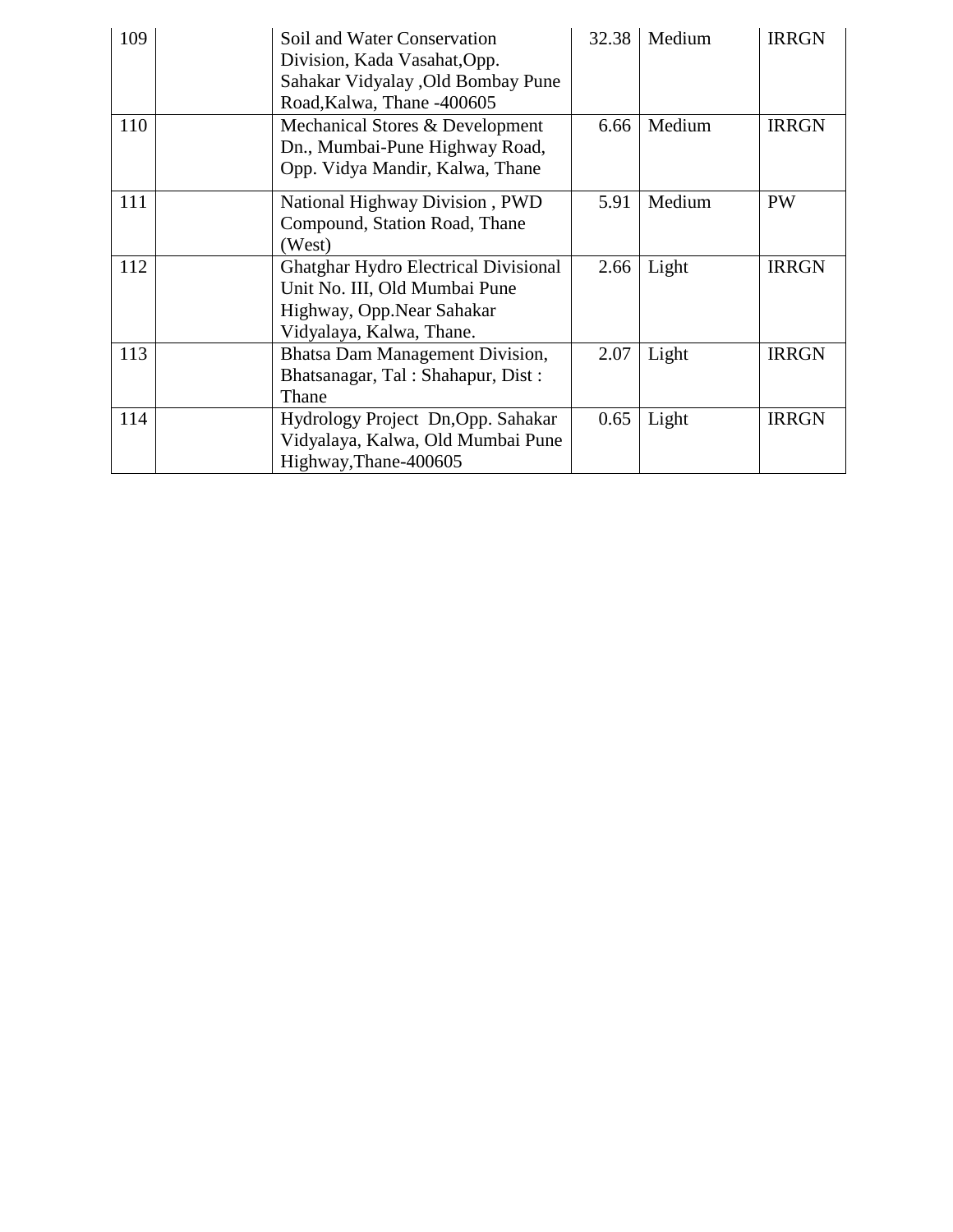|                | <b>List of likely to fall Vacant Divisions</b> |                                                                                                                         |                  |                               |                             |  |  |  |
|----------------|------------------------------------------------|-------------------------------------------------------------------------------------------------------------------------|------------------|-------------------------------|-----------------------------|--|--|--|
| Sr.<br>No.     | <b>Stations</b>                                | Name of Division & Postal<br><b>Address</b>                                                                             | Exp in<br>crores | Classification<br>of Division | Corpo-<br>ration/<br>Circle |  |  |  |
| 1              | Ahmednagar                                     | E.G.S. (Works) Dn.,<br>Bandhkam Bhavan,<br>Govt.Rest House Compound,<br>Aurangabad Road,<br>Ahmednagar-414003           | 137.84           | Heavy                         | <b>PW</b>                   |  |  |  |
| $\overline{2}$ |                                                | Mechanical Division,<br>Ahmednagar                                                                                      | 1.2              | Light                         | <b>MKVDC</b>                |  |  |  |
| 3              | Akluj                                          | Ujjani Hydro Electrical<br>Division, Kalthan Road,<br>Irrigation Colony, Indapur,<br>Dist: Pune-413106                  | 2.29             | Light                         | <b>MKVDC</b>                |  |  |  |
| $\overline{4}$ | Chiplun                                        | Public Works Dn., Bandhkam<br>Bhavan, Raotale, Mumbai<br>Goa Highway, Tal- Chiplun,<br>Dist: Ratnagiri-415605           | 112.42           | Heavy                         | <b>PW</b>                   |  |  |  |
| 5              | Dhule                                          | Dhule Public Works Dn.,<br>Dhule-424001                                                                                 | 198.45           | Very Heavy                    | <b>PW</b>                   |  |  |  |
| 6              |                                                | E.G.S. (Works) Dn., Dhule-<br>424001                                                                                    | 106.62           | Heavy                         | <b>PW</b>                   |  |  |  |
| 7              |                                                | Tapi Hydro Electrical and<br>Lift Irrigation Dn.No.2,<br>Sinchan Bhavan, Dist-Dhule                                     | $\overline{0}$   | Light                         | <b>IRRGN</b>                |  |  |  |
| 8              | Islampur                                       | <b>Chief Gate Erection</b><br>Divisional Unit No. 3, Peth<br>Vasahat, Waghwadi,<br>Islampur, Tal-Walwa, Dist-<br>Sangli | 7.05             | Medium                        | <b>IRRGN</b>                |  |  |  |
| 9              | Jalgaon                                        | Public Works Dn., Jalgaon-<br>425001                                                                                    | 248.78           | Very Heavy                    | <b>PW</b>                   |  |  |  |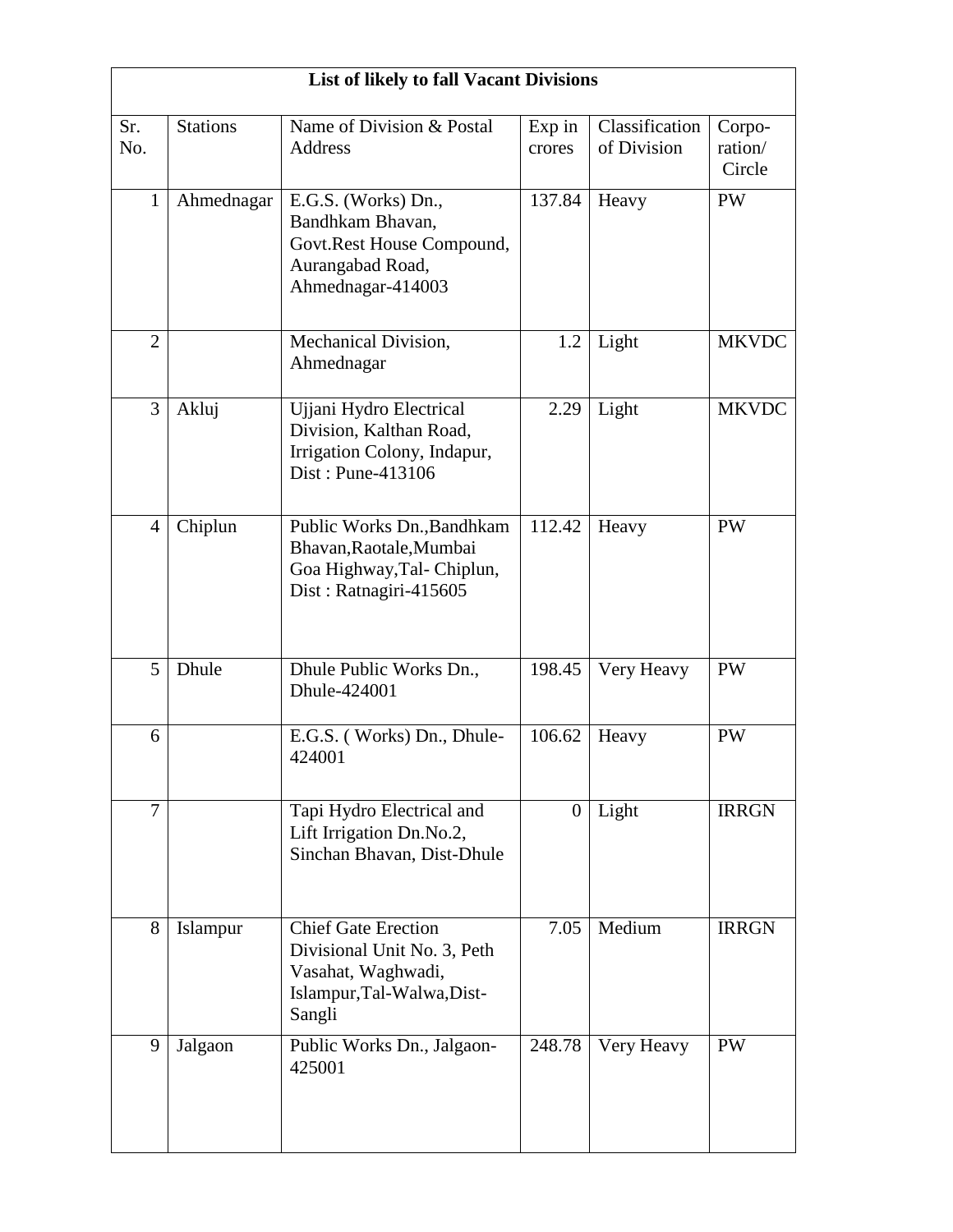| 10 |          | Jalgaon Medium Project<br>Dn.No.2, Opp.Collector<br>office, Aakashwani Chowk,<br>Jalgaon                                | 176.31 | Very Heavy | <b>TIDC</b>  |
|----|----------|-------------------------------------------------------------------------------------------------------------------------|--------|------------|--------------|
| 11 |          | Waghur Dam Dn., Opp.<br>Mayadevi Mandir, Mahabal<br>Colony Road, Jalgaon-<br>425002                                     | 166.46 | Very Heavy | <b>TIDC</b>  |
| 12 |          | Jalgaon Medium Project<br>Dn.No.1, Mahabal Road,<br>Hatnur Colony, Jalgaon-<br>425002                                   | 43.94  | Heavy      | <b>TIDC</b>  |
| 13 | Kolhapur | Special Project (Public<br>Works) Dn., Kolhapur                                                                         | 103.69 | Heavy      | <b>PW</b>    |
| 14 |          | Medium Project Dn. No.<br>II, Sinchan Bhavan, Tarabai<br>Park, Kolhapur-416003                                          | 54.66  | Heavy      | <b>MKVDC</b> |
| 15 |          | Kolhapur Electrical<br>Dn., PWD Compound,<br>Tarabai Park, Kolhapur-8                                                   | 36.66  | Heavy      | <b>PW</b>    |
| 16 |          | Quality Control Dn., Warna<br>Bhavan, Tarabai Park,<br>Kolhapur-3                                                       | 0.77   | Light      | <b>IRRGN</b> |
| 17 | Mahad    | Public Works Dn., Mahad,<br>Dist: Raigad- $402301$                                                                      | 136.65 | Heavy      | PW           |
| 18 | Mumbai   | South Mumbai Electrical<br>Division, P.W.Deptt,<br>Bandhkam Bhavan, 1st Fl, 25,<br>Marzban Road, Fort,<br>Mumbai-400001 | 44.06  | Heavy      | <b>PW</b>    |
| 19 |          | Central Mumbai Electrical<br>Dn., PWD, Sawali Building,<br>Ganpat Jadhav Marg, Worli,<br>Mumbai -18                     | 15.19  | Medium     | <b>PW</b>    |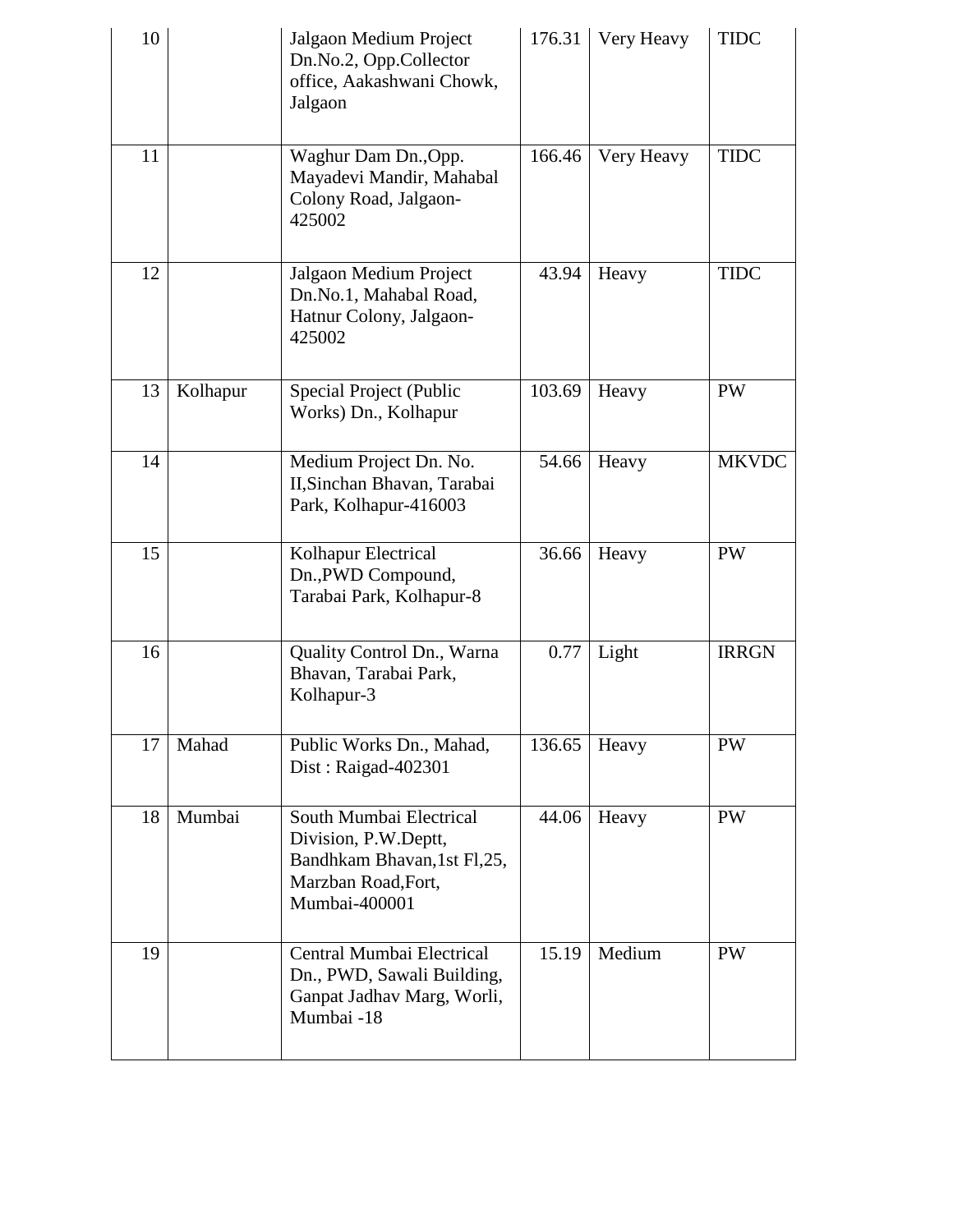| 20 |                | Construction Dn., Admn.<br>Bldg., 3rd Floor, Worli Dairy<br>Campus, Khan Abdul<br>Gafarkhan Road, Worli,<br>Mumbai - 400018 | 9.47   | Medium     | <b>PW</b>    |
|----|----------------|-----------------------------------------------------------------------------------------------------------------------------|--------|------------|--------------|
| 21 | Nandurbar      | Public Works Dn., Shahada,<br>Dist: Nandurbar                                                                               | 91.89  | Heavy      | <b>PW</b>    |
| 22 |                | Nandurbar Medium Project<br>Divisional Unit, Tokar Talao<br>Road, Near S.P.Office,<br>Nandurbar-425412.                     | 55.42  | Heavy      | <b>TIDC</b>  |
| 23 | <b>Nasik</b>   | Public Works Division,<br>Jawhar, Dist: Palghar-<br>401603                                                                  | 297.56 | Very Heavy | PW           |
| 24 |                | Chief Gate Erection Unit No.<br>5, Dindori Road, Nasik-<br>422004                                                           | 14.35  | Medium     | <b>IRRGN</b> |
| 25 | Navi<br>Mumbai | Public Works Division,<br>Bhingari, Panvel, Dist:<br>Raigad-410206                                                          | 151.34 | Very Heavy | PW           |
| 26 | Mumbai         | Raigad Irrigation Dn.<br>No.II,3rd Floor,301 &302,<br>Konkan Bhavan, Belapur,<br>Navi Mumbai-400614                         | 1.44   | Light      | <b>KIDC</b>  |
| 27 | Palghar        | Palghar Irrigation Division,<br>Surya Project Colony,<br>Manor, Dist-Palghar-401403                                         | 0.28   | Light      | <b>KIDC</b>  |
| 28 | Pune           | <b>Public Works Division</b><br>(South), Central Building<br>compound, Pune -411001                                         | 360.04 | Very Heavy | PW           |
| 29 |                | Pune Public Works (North)<br>Dn., New Admn. Building,<br>Pune -411001                                                       | 235.31 | Very Heavy | PW           |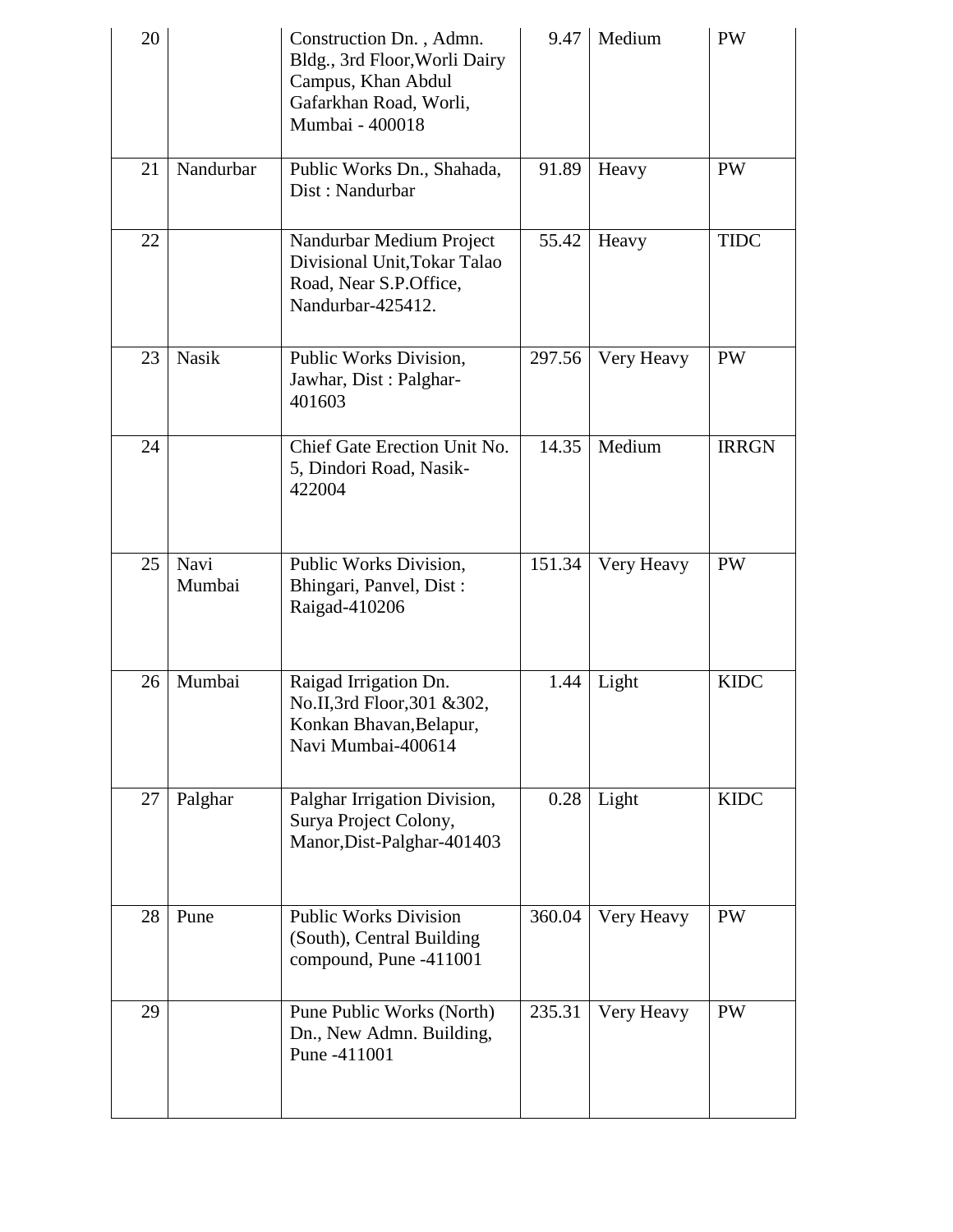| 30 |           | <b>Pune Public Works</b><br>(Electrical) Dn., 1st<br>Floor, New Central<br>Building(Ext.), Pune-411001                          | 70.79  | Heavy      | <b>PW</b>    |
|----|-----------|---------------------------------------------------------------------------------------------------------------------------------|--------|------------|--------------|
| 31 |           | Bhama Askhed Dam Dn.,<br>Near Mutha Canal, Swargate,<br>Pune -4110 37                                                           | 62.28  | Heavy      | <b>MKVDC</b> |
| 32 |           | Mechanical Dn. No. II, Near<br>Mutha Rt. Bank Canal,<br>Swargate, Pune - 37                                                     | 37.98  | Heavy      | <b>IRRGN</b> |
| 33 |           | Hoist Design &<br>Manufacturing Dn., Dapodi,<br>Pune -4110 12                                                                   | 13.62  | Medium     | <b>IRRGN</b> |
| 34 |           | Gate Manufacturing Dn. 'A',<br>Dapodi, Pune - 411012<br>(Trainee Reserve)                                                       | 6.89   | Medium     | <b>IRRGN</b> |
| 35 |           | Mechanical Stores Dn.,<br>Dapodi, Pune-12                                                                                       | 6.42   | Medium     | <b>IRRGN</b> |
| 36 | Raigad    | Kharland Survey &<br>Investigation Dn., Umbarde<br>Phata, Near Gajanan Maharaj<br>Mandir, Ramwadi, Pen, Dist<br>: Raigad-402107 | 12.92  | Medium     | <b>IRRGN</b> |
| 37 | Ratnagiri | North Public Works Dn.,<br>Ratnagiri-415612                                                                                     | 111.59 | Heavy      | <b>PW</b>    |
| 38 | Sangli    | Public Works (West) Dn.,<br>Sangli                                                                                              | 221.03 | Very Heavy | PW           |